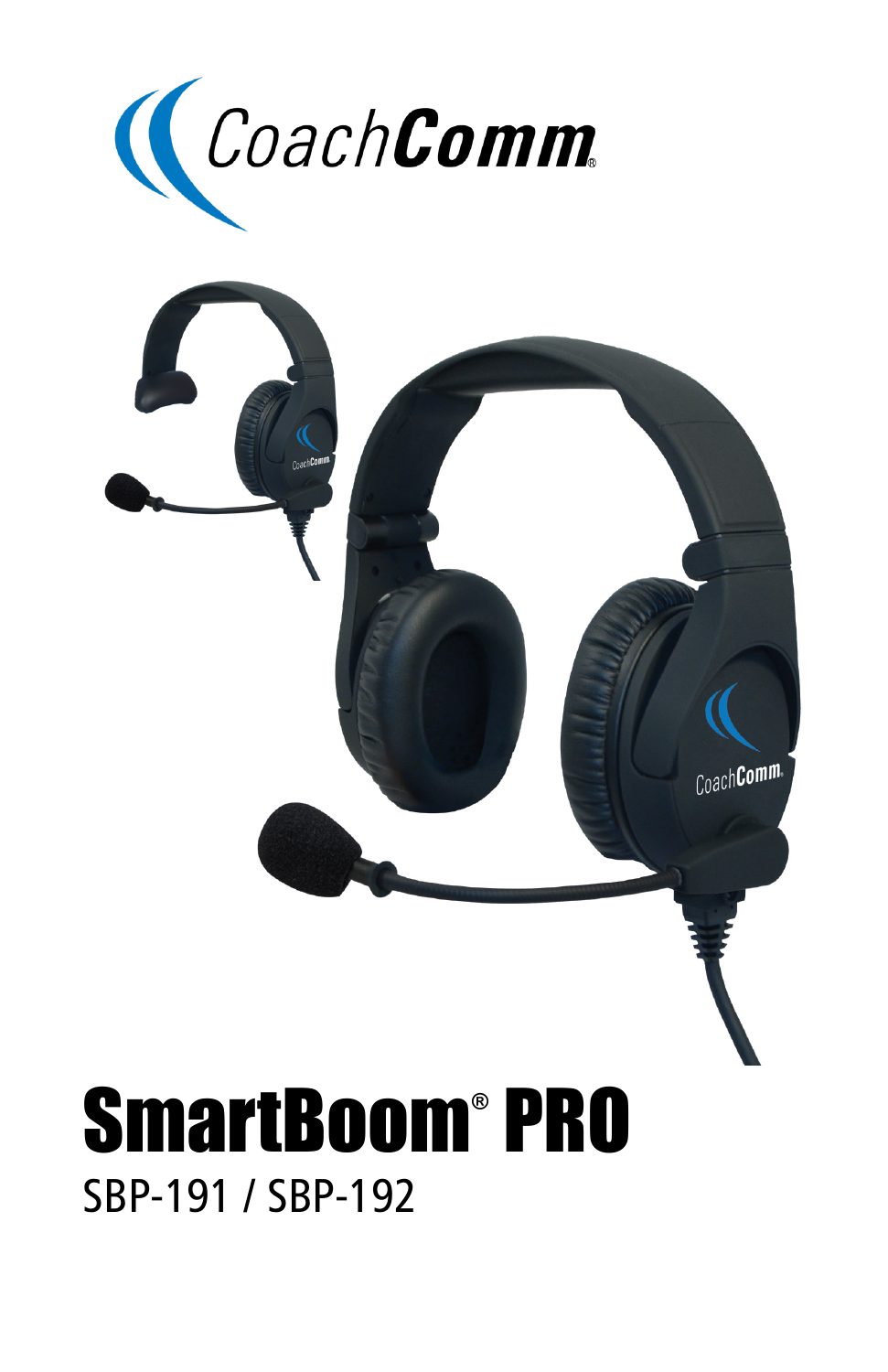# **Thank You**

We at CoachComm<sup>®</sup> want to thank you for purchasing the SmartBoom<sup>®</sup> PRO Headset. CoachComm brings our experience, commitment to quality, and expertise to headsets with the new SmartBoom PRO Headset, which meets the standards of traditional, reliable headsets, while introducing modern features and design enhancements. The SmartBoom PRO Headset utilizes our trademark SmartBoom automatic mic muting technology and includes a noise-cancelling microphone; soft, cushioned ear pads; and a field-replaceable cable. In order to get the most out of your new SmartBoom PRO Headset, please take a few moments to read this manual completely so that you better understand the operation of this product. This document applies to the following models (along with their available connector options): SBP-191 and SBP-192. For questions not addressed in this manual, feel free to contact our Customer Support Department.

CoachComm, LLC 205 Technology Parkway Auburn, Alabama 36830 www.coachcomm.com 800.749.2761

Copyright ©2020 CoachComm, LLC. All rights reserved. The CoachComm logo and SmartBoom® word mark are trademarks of CoachComm, LLC. All other trademarks are property of their respective owners.

Document Reference: 2020.07 D0000586\_A

### **Safety Information**

The following section details important safety information related to the ownership and operation of SmartBoom PRO. Read and follow all instructions and heed all warnings.



**WARNING:** Indicates a situation, which, when not avoided, has the potential to result in death or severe injury.



**CAUTION:** Indicates a situation, which, when not avoided, results or has the potential to result in minor injury or product failure or damage.

- To reduce the risk of fire or electric shock, do not expose this apparatus to excessive rain or moisture.
- Do not use this apparatus near water.
- Operate in accordance with manufacturer's instructions.
- Use only attachments or accessories specified by the manufacturer.
- There are no user-serviceable parts inside the SmartBoom PRO headset. Opening the product may expose dangerous electrical components, may result in product failure, and will void the warranty. Refer all servicing to qualified CoachComm service personnel.
- Do not subject the headset or cables to extreme force; doing so may cause product damage or failure.
- Avoid exposing the SmartBoom PRO to extreme temperatures and humidity.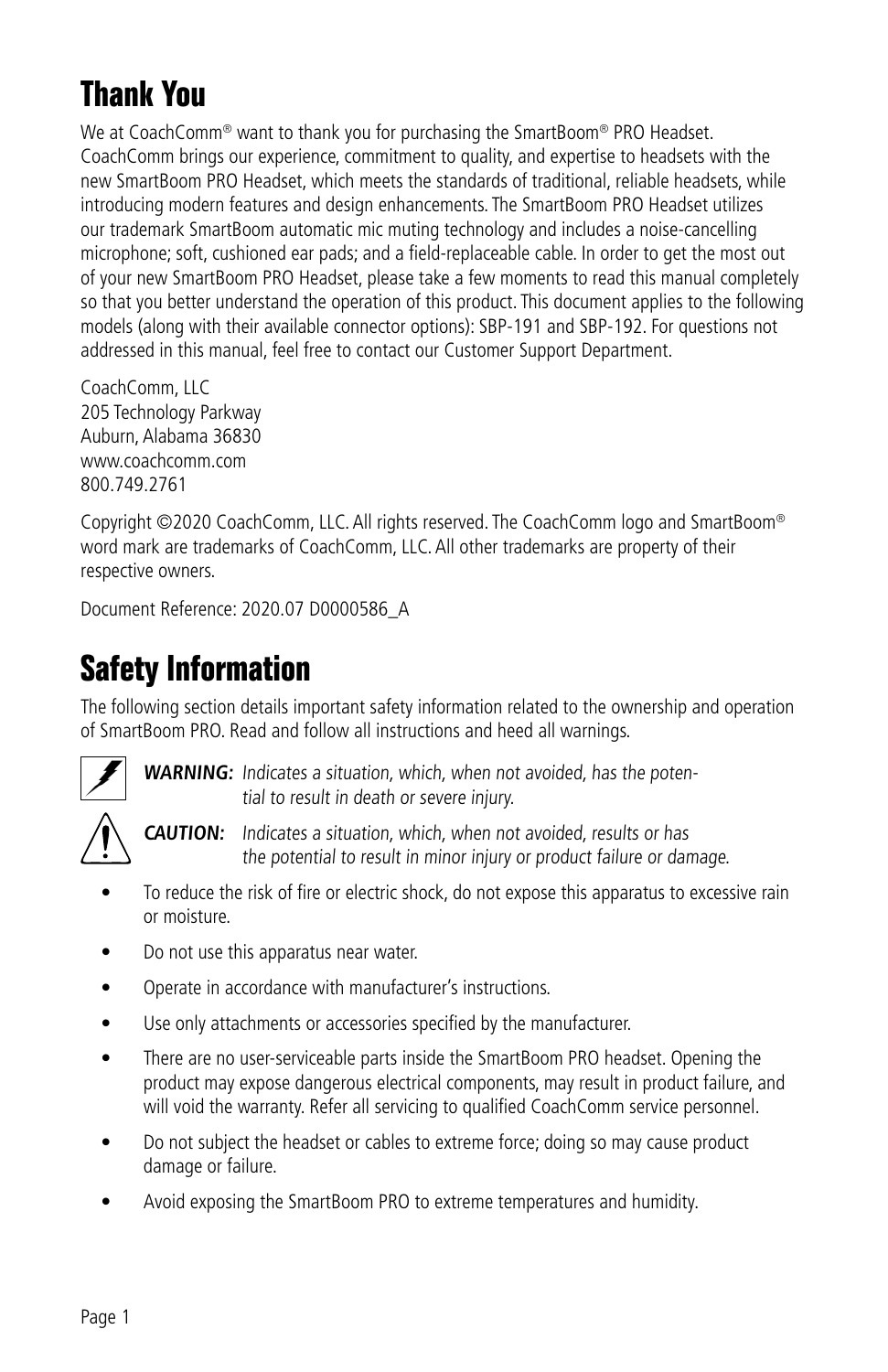# **What's included with SmartBoom PRO?**

Each SmartBoom PRO headset comes complete with everything needed to get started. Unpack your device and familiarize yourself with the following components:

- Headset (assembled with ear and head pads)
- Removable connector cable (arrives attached to headset)
- Magnetic Cable Clip (arrives attached to headset cable)

### **Operation**

The following section details procedures for operating SmartBoom PRO.

1. **Headset Adjustment:** Use the slide adjustment on each side of the headband to achieve proper fit and size.



Figure 1 Adjusting Headset Sizing

2. **Mic Position:** For best performance, it is recommended the microphone be positioned directly in front of your mouth, sitting a finger's width from your lips.



Figure 2 Correct Mic Position **Figure 3** Incorrect Mic Position

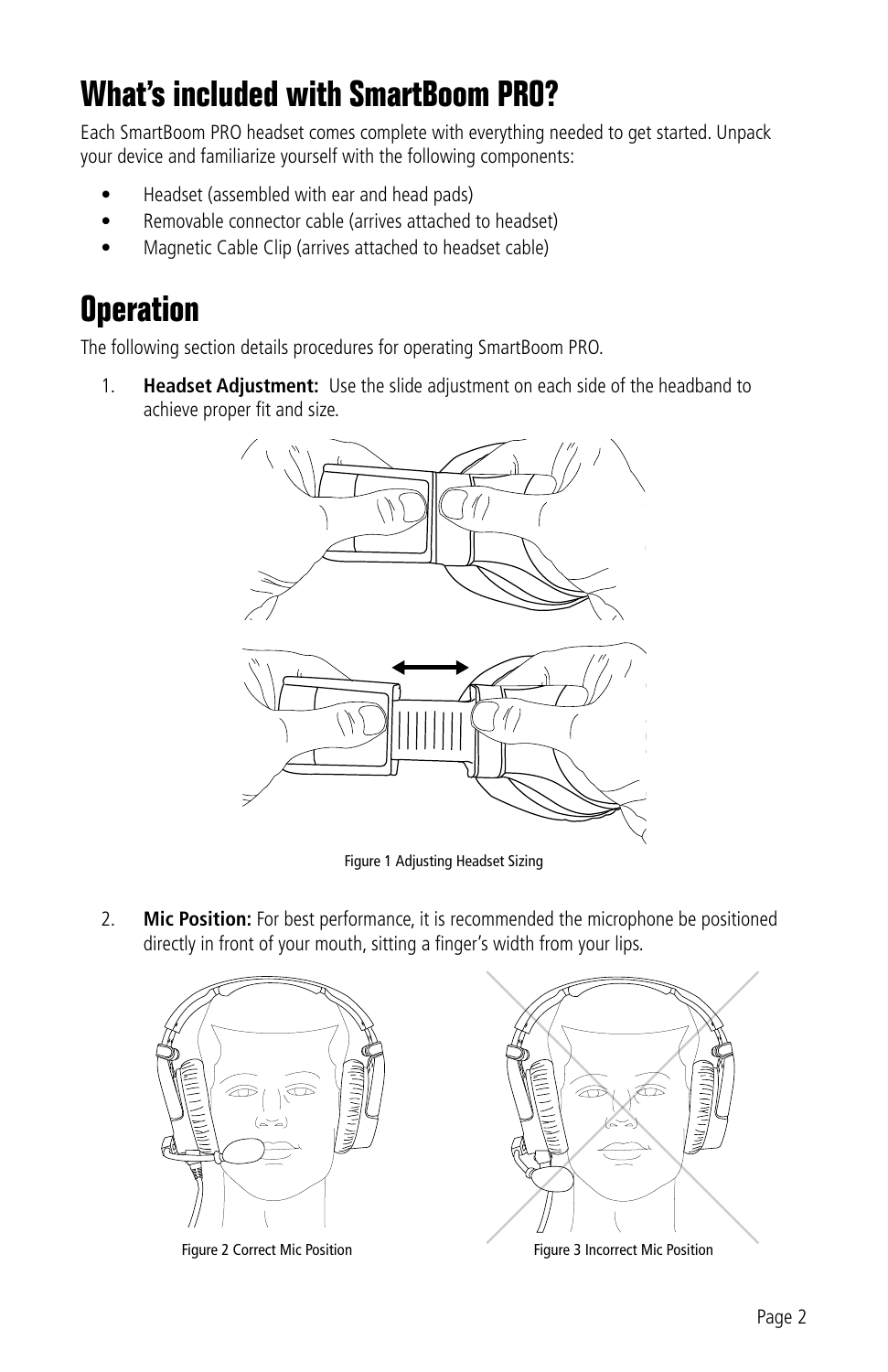3. **SmartBoom Mic Mute:** During operation, swiveling the boom up above the brow at approximately 45 degrees will mute the microphone. To activate the microphone again, simply lower the boom back down.



Figure 4 SmartBoom Mute On/Off

- **Note:** To adjust the boom, swivel it so that the microphone is on the preferred side (right or left).
- 4. **Cable Replacement:** To replace the cable, using a Phillip's head screwdriver, remove the screw and pull the cable's connector out of the headset. (Do not pull from the cable.) Plug the new cable in; then, reinsert and tighten the screw.



Figure 5 Replacing the Cable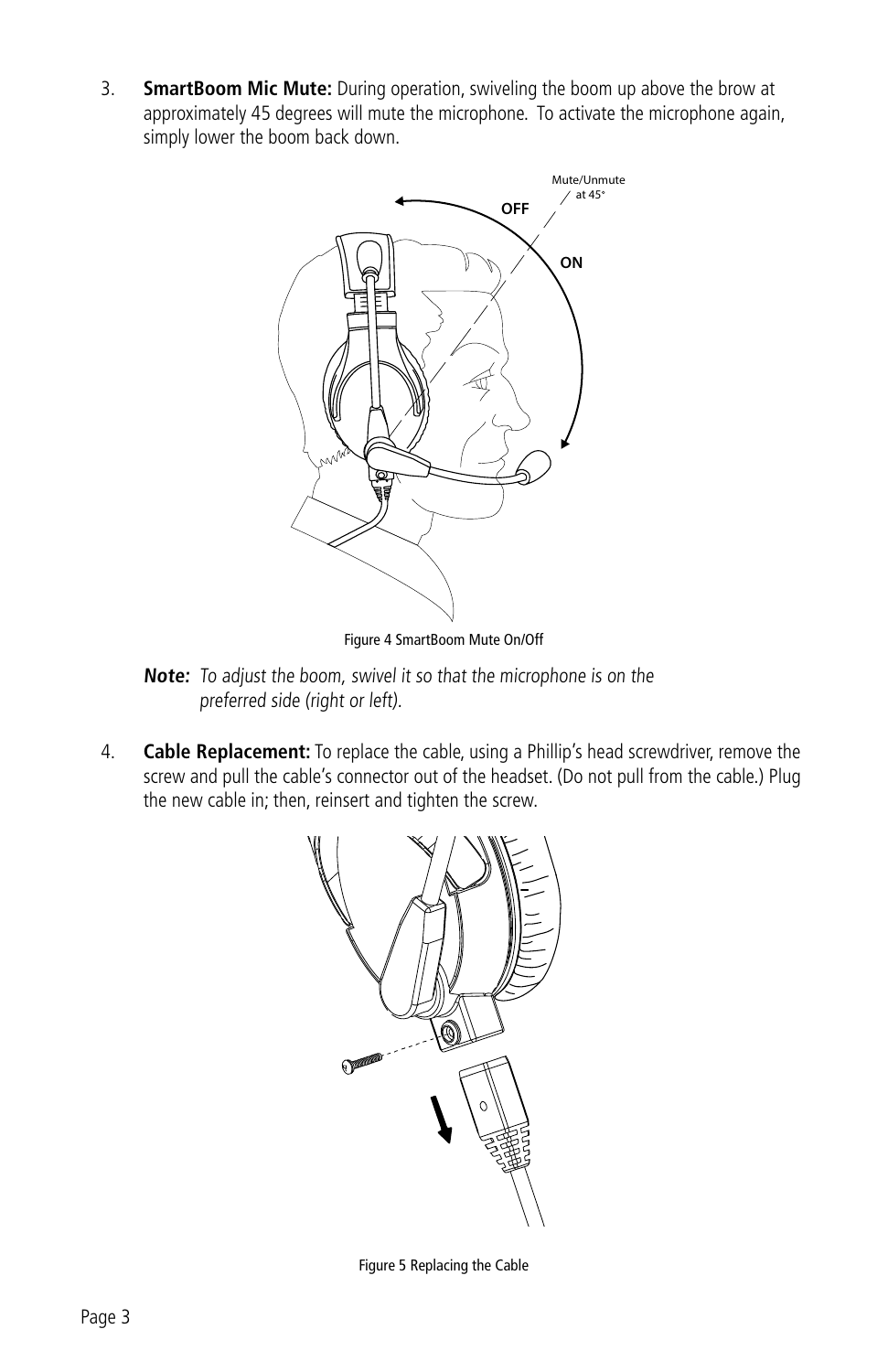5. **Cable Clip Installation:** Gently stretch the clip loops to separate them. Insert the XLR headset connector through the middle loop of the cable clip.



### **Wiring for Connector Inputs**

| <b>PIN CONNECTIONS</b> |                         |                     |  |
|------------------------|-------------------------|---------------------|--|
| <b>Headset</b>         | Wire                    | <b>XLR Plug Pin</b> |  |
| <b>Plug Pin</b>        | (Color and Description) |                     |  |
| 8                      | Blue - Speaker R+       |                     |  |
|                        | Brown - Speaker L+      |                     |  |
| 6                      | Red - Speaker R-        |                     |  |
| 5                      | Orange - Speaker L-     |                     |  |
| 2                      | Yellow - Mic+           |                     |  |
|                        | Green - Mic-            |                     |  |
| ς                      | Uncoated - Shield       |                     |  |
|                        | <b>Not Connected</b>    | М۲                  |  |

## **Troubleshooting**

The following section advises the most common troubleshooting situations.

- 1. **No one can hear me or I can't hear anyone.** If you're experiencing trouble hearing and/or speaking and are unsure if the headset is the cause, try plugging the headset into another compatible device or try another headset in the device you are operating. If the headset is deemed to be the problem, try replacing its cable to resolve the issue.
- 2. **Intermittent Audio or Static in Audio.** Try replacing the headset's cable to resolve the issue.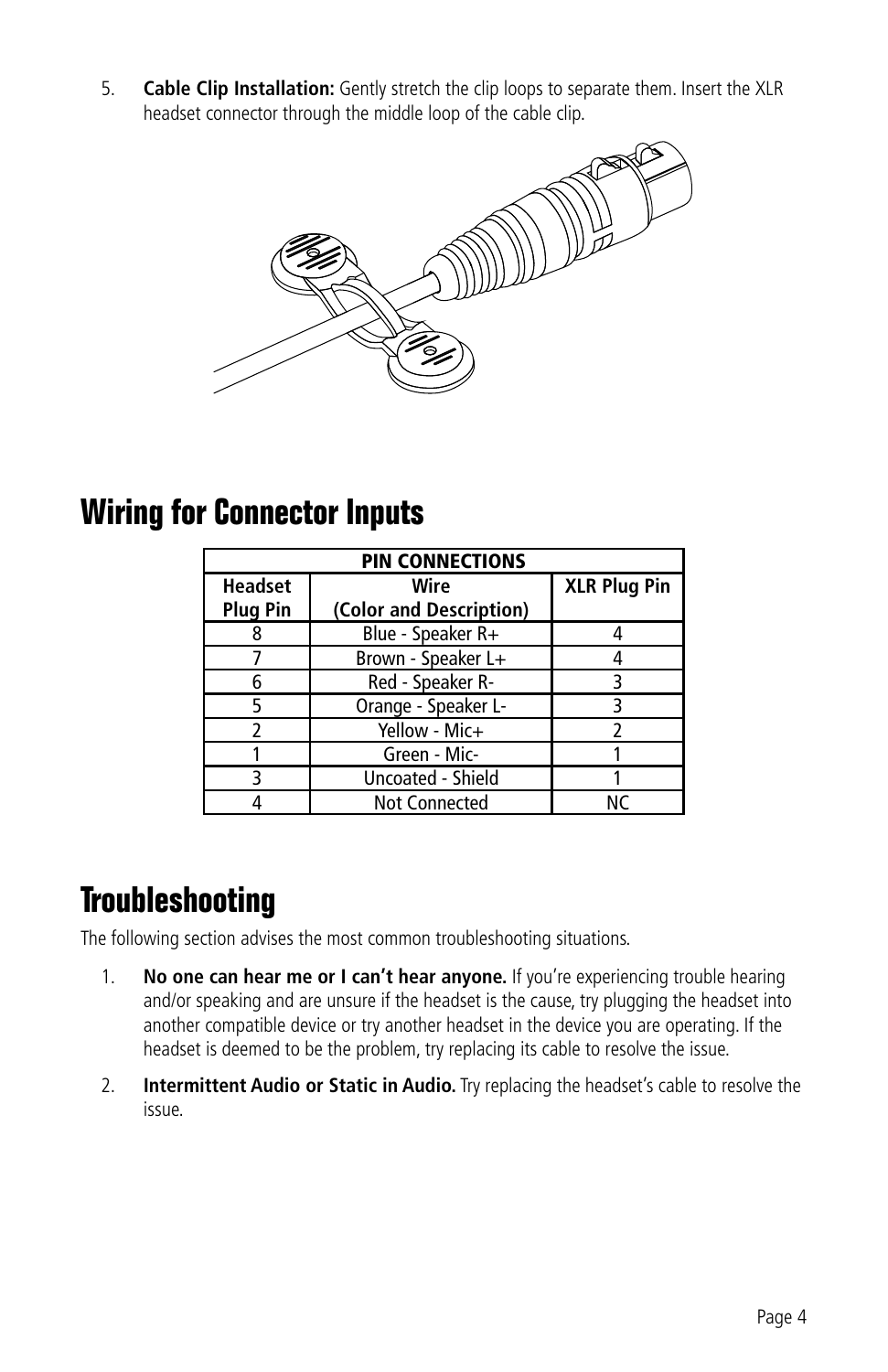# **SmartBoom PRO Specifications (SBP-191/192)\***

#### Microphone

| Microphone Type          | Dynamic                 |
|--------------------------|-------------------------|
| Frequency Response       | 20-10,000 Hz            |
| Mic Sensitivity          | -58 dBV/Pa              |
| Pattern                  | Cardioid Unidirectional |
| Output Impedance         | $200 \Omega$            |
| Isolation from Headphone | 40 dBv                  |

#### Speaker (Headphone)

| Frequency Response   | 20-20,000 Hz  |
|----------------------|---------------|
| Nominal Impedance    | $100 \Omega$  |
| Sensitivity at 1 kHz |               |
| Single               | 117 dB SPL/mW |
| Dual                 | 121 dB SPL/mW |
| Speaker Type         | Dynamic       |
| Max Input Power      | 500 mW        |

### Cables

| Termination at Ear  | Removable (Crossbolt)  |
|---------------------|------------------------|
| Termination at Jack | 4-pin XLR Female       |
| Length              | $5.00$ ft. $(1.52$ m)  |
| Outside Diameter    | $0.24$ in. $(6.00$ mm) |

### Physical Features

| Outer Ear Cup Surface Diameter |                      |
|--------------------------------|----------------------|
| With Boom                      | 2.40 in. (60.96 mm)  |
| Without Boom                   | 3.17 in. (80.52 mm)  |
| Mic Boom Length                | 8.50 in. (215.90 mm) |
| Weight (without cable)         |                      |
| Single                         | 8.1 oz (229.63 g)    |
| Dual                           | 11.4 oz (323.18 g)   |
| Cable                          | 3.8 oz (107.73 g)    |
|                                |                      |

\*Notice about Specifications: While CoachComm makes every attempt to maintain the accuracy of the information contained in its product manuals, that information is subject to change without notice. Performance specifications included in this manual are design-centered specifications and are included for customer guidance and do facilitate system installation. Actual operating performance may vary. Manufacturer reserves the right to change specifications to reflect latest changes in technology and improvements at any time without notice.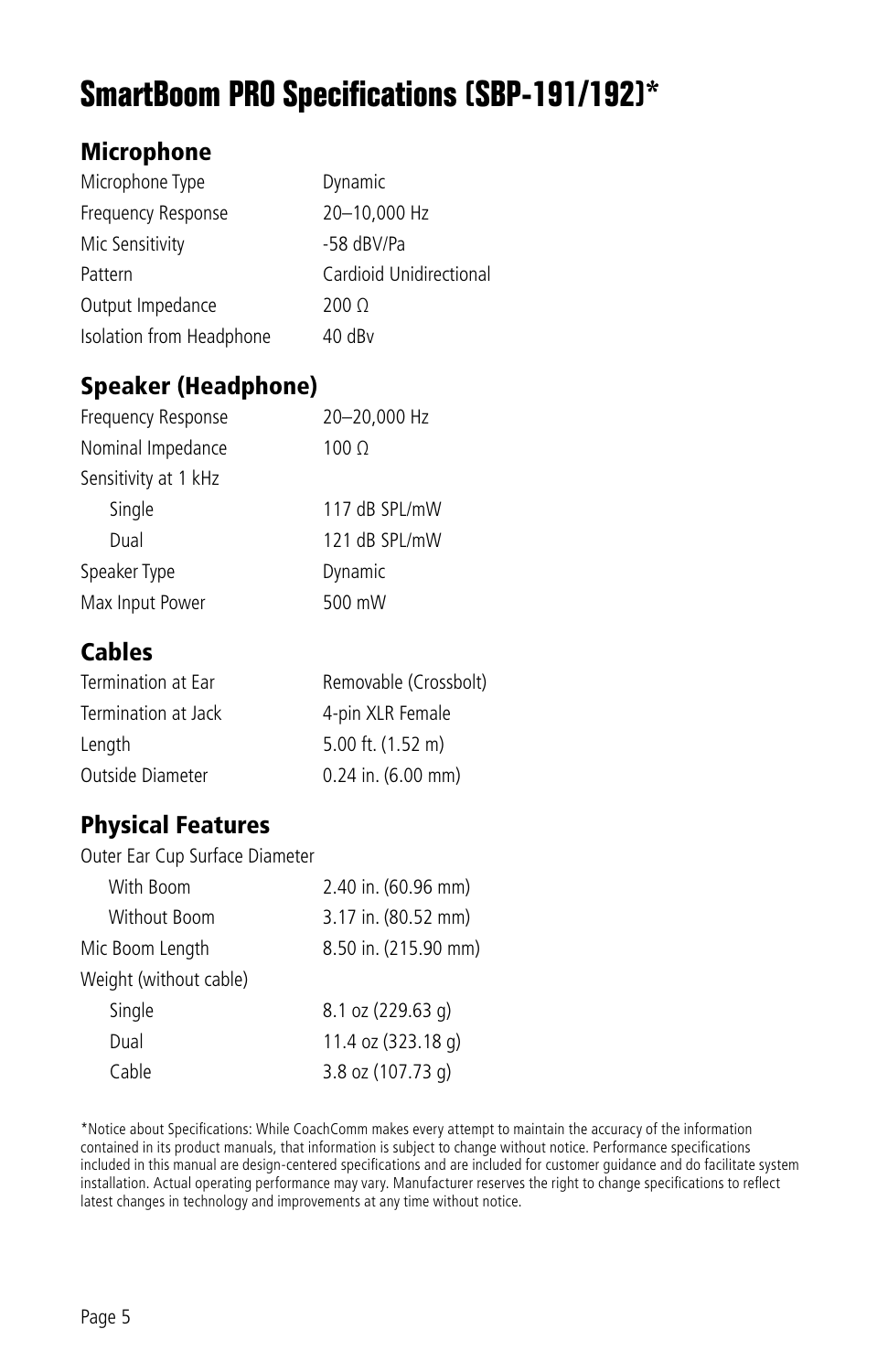## **Product Care and Maintenance**

Clean using a soft, damp cloth. If the product is exposed to rain, gently wipe off all surfaces, cables, and cable connections as soon as possible and allow unit to dry before storing.



**CAUTION:** Do not use cleaners that contain solvents. Keep liquid and foreign objects out of the device openings.

### **Product Support**

CoachComm offers product support from 8:00 a.m. to 5:00 p.m. Central Time, Monday through Friday. Depending on the details of your maintenance/support plan you may have access to CoachComm's after-hours support line (800-749-2761). CoachComm, LLC support and service personnel are ready to help you with any issues you may have. All requests and questions should be directed to our Customer Service department via phone, fax, or email.

CoachComm, LLC Customer Service Department Toll-Free Phone: 800-749-2761 or 334-321-2300 Fax: 866-793-SERV (7378) or 334-821-0397 Email: customer.service@coachcomm.com

### Sending Equipment for Repair

Do not send any equipment directly to the factory without first obtaining a Return Material Authorization (RMA) Number. Obtaining an RMA Number will ensure that your equipment is handled promptly.

All shipments of CoachComm products should be made via UPS, or the best available shipper, prepaid and insured. The equipment should be shipped in the original packing carton; if that is not available, use any suitable container that is rigid and of adequate size to surround the equipment with at least four inches of shock-absorbing material. All shipments should be sent to the following address and must include a Return Material Authorization Number:

CoachComm, LLC Customer Service Department Attn: Return Material Authorization # 205 Technology Parkway Auburn, AL 36830-0500

Product returns should follow this same procedure.